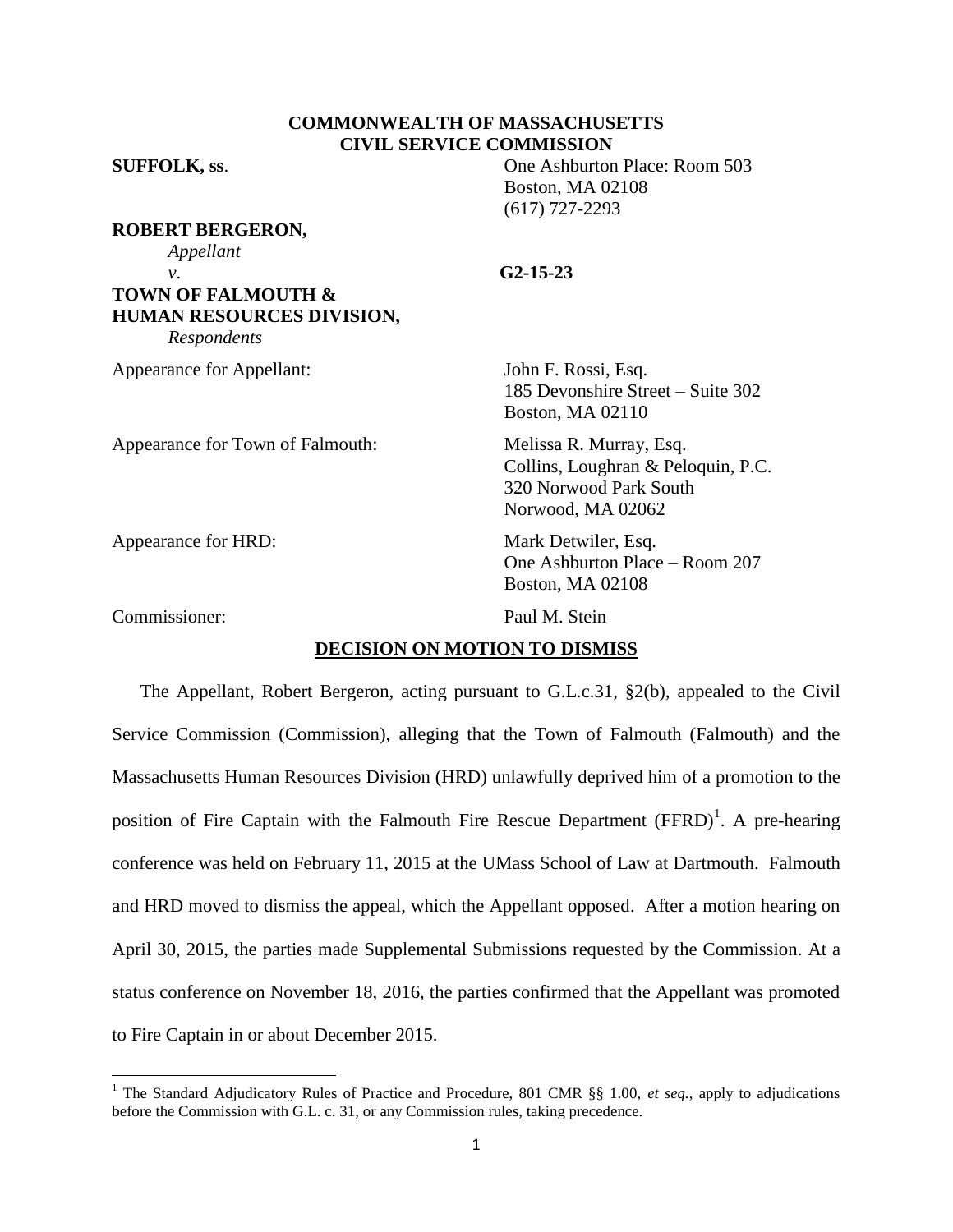### **FINDINGS OF FACT**

Based on the submissions of the parties, including all documents, affidavits and memoranda submitted with the Motions and Supplemental Submissions and at the motion hearing and status conference, I find the following material facts are not in dispute:

1. The Appellant, Robert Bergeron, held the position of Fire Lieutenant with the FFRD at the time he brought this appeal. (*Exh. H1 [Claim of Appeal]*)

2. Lt. Bergeron took and passed a promotional examination for Fire Captain administered by HRD in November 2012 and his name was placed on the Captain's promotional eligible list established on May 24, 2013 (the "2013 Captain's List"). (*Exh. H1 [Claim of Appeal]; Exh. H4 [HRD Brief, Exh. 6]; Exh. H6 [Appellant Amended Addendum]; Exh. H9 [Appellant Aff't]*)

3. At the end of 2012, then FFRD Fire Chief Mark Sullivan approached the Falmouth Town Manager, Julian M. Suso, who is the FFRD Appointing Authority, with a proposal to conduct an assessment center examination to fill a vacancy in the position of FFRD Deputy Fire Chief. On November 1, 2013, as a result of further discussion with the FRFD firefighters' union, Falmouth Firefighters Local 1397 (the "Union"), Town Manager Suso and the Union President Russell Ferreira entered into an agreement which provided for the use of assessment center examinations to fill the existing vacancy of Deputy Fire Chief and, beginning in July 2014, to use the assessment center examination process to establish new eligible lists for promotion to all other officer positions as well, i.e., Fire Lieutenant and Captain. (*Exh. H5 [Falmouth Reply, Sullivan Aff't & Suso Aff't]*)

4. The July 2014 delayed implementation date for the assessment center process for the positions of Fire Lieutenant and Captain were the result of Town Manager Suso's concern with the additional cost to conduct these examinations, for which Falmouth had not budgeted, and,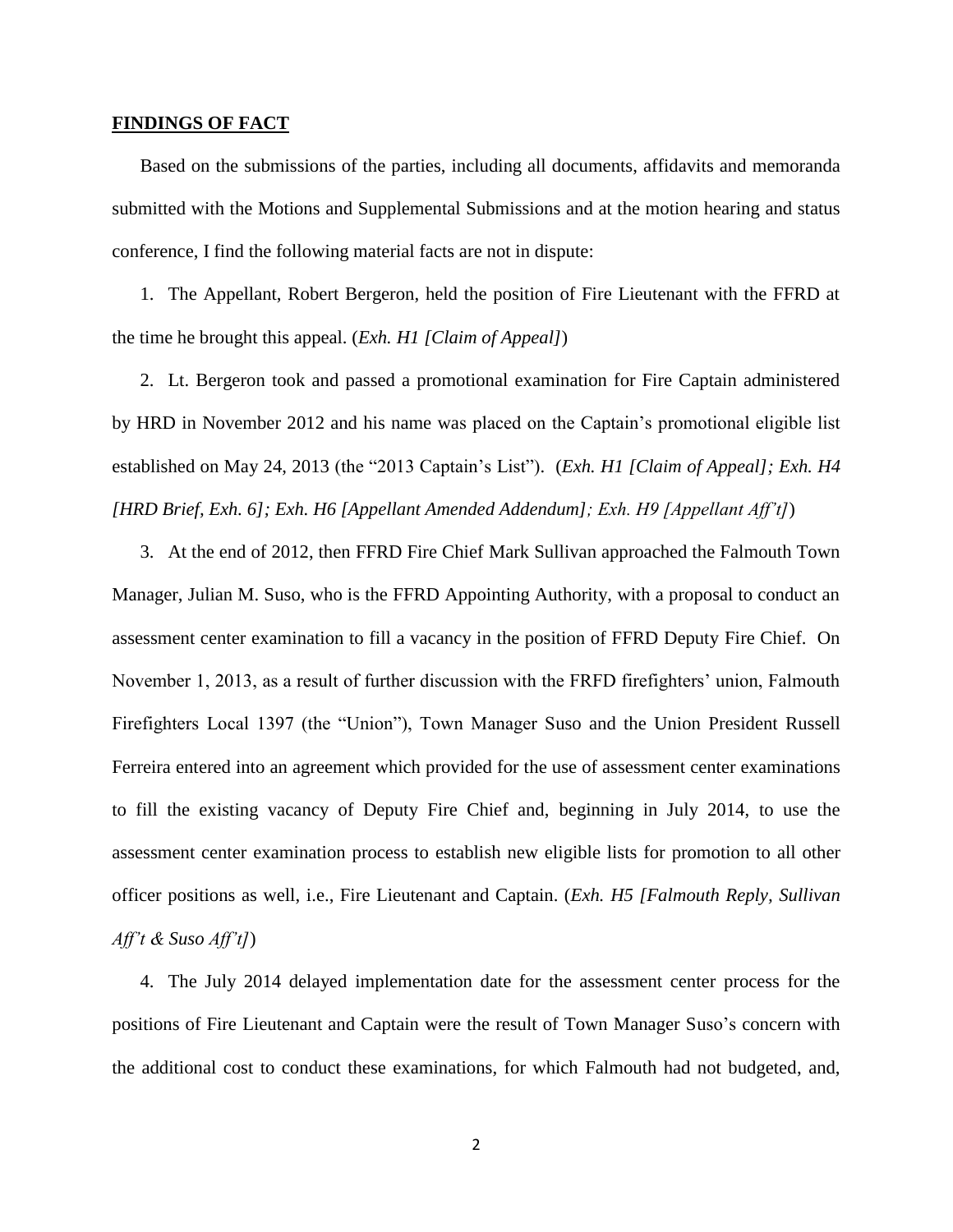therefore, these examinations were deferred until the next fiscal year. (*Exh. H5 [Falmouth Reply, Sullivan Aff't & Suso Aff't]*)

5. When the November 2013 agreement was signed, two names remained on the 2013 Captain's List. Lt. Bergeron was second on the list. The top ranked candidate, Lt. Thrasher, was promoted to Captain on March 20, 2014, leaving Lt. Bergeron as the sole remaining person on the 2013 Captain's List. (*Exh. H1 [Claim of Appeal]; Exh. H6 [Appellant's Amended Addendum]; Exh. H5 [Falmouth Reply, Sullivan Aff't]; Exh. H9 [Appellant Aff't]*)

6. At some point during October 2013, Lt. Bergeron had come to learn that a new system for handling holiday pay and sick leave had been implemented that was allegedly causing some Union members to lose pay they claimed was due. He questioned the validity of the new system at the October 2013 Union meeting. The controversy persisted for several months thereafter. Lt. Bergeron and Union President Ferreira engaged in a heated exchange about the issue during the December 2013 Union meeting. (*Exh. H3 [Appellant Opposition]; Exh. H9 [Appellant Aff't]*)

7. On May 21, 2014, HRD processed Falmouth's request for two requisitions, one for a Lieutenant's assessment center promotional examination and one for a Captain's assessment center promotional examination. (*Exh. H8 [Falmouth April 29, 2015 Letter]*)

8. On July 2, 2014, Fire Chief Sullivan circulated a memorandum to all FFRD members informing them that an assessment center style promotional examination would be conducted in late August or early September 2014 for the positions of Captain and Lieutenant. (*Exh. H1 [Claim of Appeal]; Exh. H5 [Falmouth Reply, Sullivan Aff't]*

9. Upon receipt of the July 2, 2014 memorandum, Lt Bergeron inquired about the effect of the assessment center examination process on his current status as the last remaining candidate at the top of the 2013 Captain's List. Based on initial information received from HRD, Chief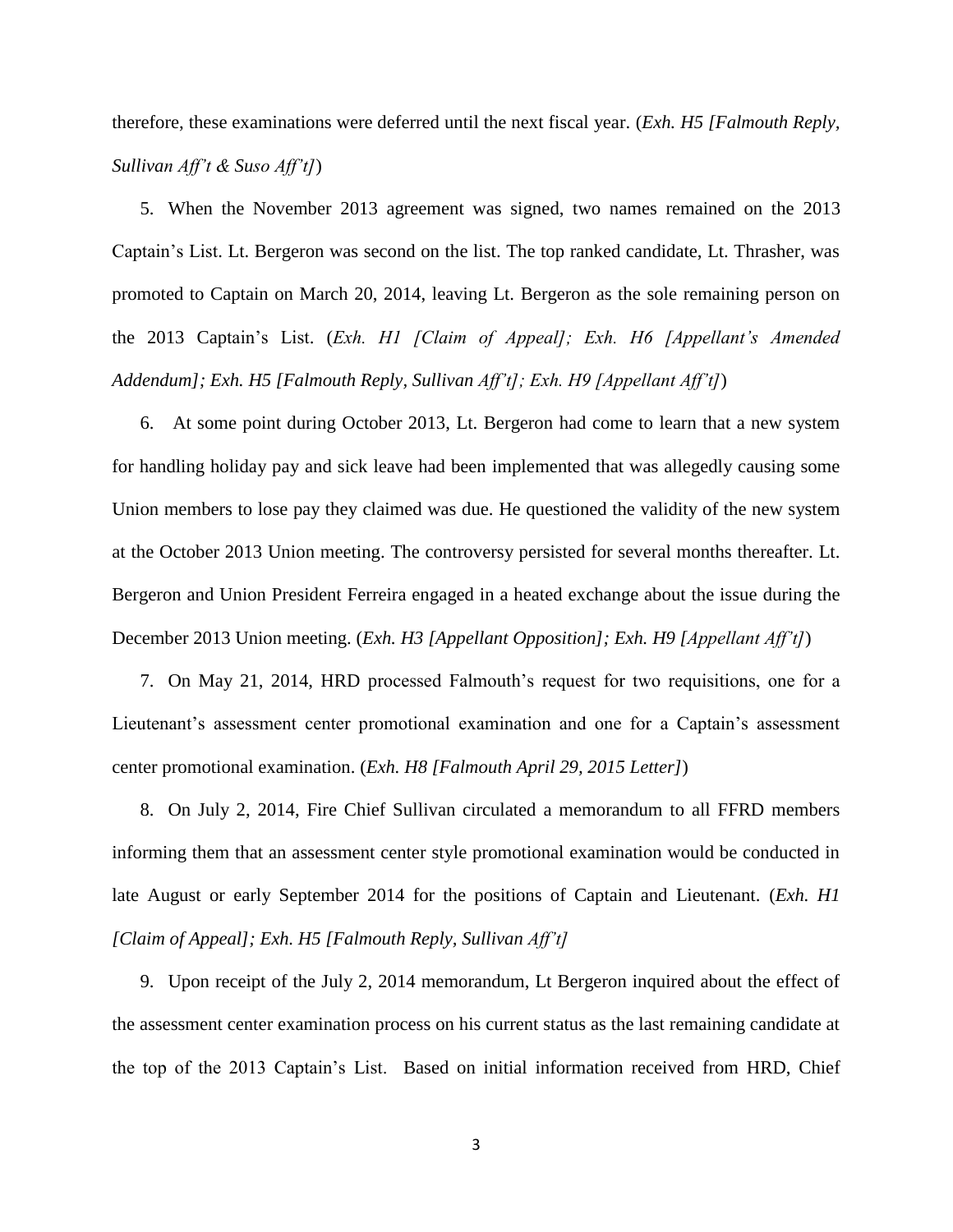Sullivan informed Lt. Bergeron that the 2013 Captain's List was good for two years and Lt. Bergeron would remain at the top of that list. The next day, however, HRD informed Chief Sullivan that, because the 2013 Captain's List was established through a written examination and the new list would be established from an assessment center, HRD's initial information was incorrect and the list established from the assessment center process would replace and supersede the existing 2013 Captain's List. This information was passed along to Lt. Bergeron. (*Exh. H5 [Falmouth Reply, Sullivan Aff't & Suso Aff't]; Exh. H8 [Falmouth April 29, 2015 Letter]*)

10. On July 18, 2014, Falmouth Town Manager Suso informed HRD that Falmouth had selected MMA Consulting as its vendor for the Fire Captain's and Fire Lieutenant's assessment center examination. (*Exh. H4 [HRD Brief, Ward Aff't, Exh. 1]; Exh. H8 [Falmouth April 29, 2015 Letter]*)

11. On August 4, 2014, based on further discussion with Chief Sullivan and Town Manager Suso, an e-mail to Union President Ferreira (to which he received no response) and a phone conversation with a Union Executive Board member, Lt. Bergeron decided that he would take the new assessment center examination. (*Exh H3 [Appellant Opposition]; H5 [Falmouth Reply, Sullivan Aff't & Suso Aff't]*)

12. On September 24, 2014, MMA Consulting conducted the FFRD Fire Captain's Assessment Center. Five candidates took the assessment center examination, including Lt. Bergeron. (*Exh. H2 [Falmouth's Motion to Dismiss, Exh. A]; Exh. H [HRD Brief, Ward Aff't]; Exh. H5 [Falmouth Reply, Sullivan Aff't]*)

13. On October 1, 2014, upon receipt of the preliminary results of the 2014 Captain's Assessment Center from MMA Consulting, HRD determined that FFRD and HRD had not executed a formal Delegation Agreement that authorized the use of MMA Consulting to conduct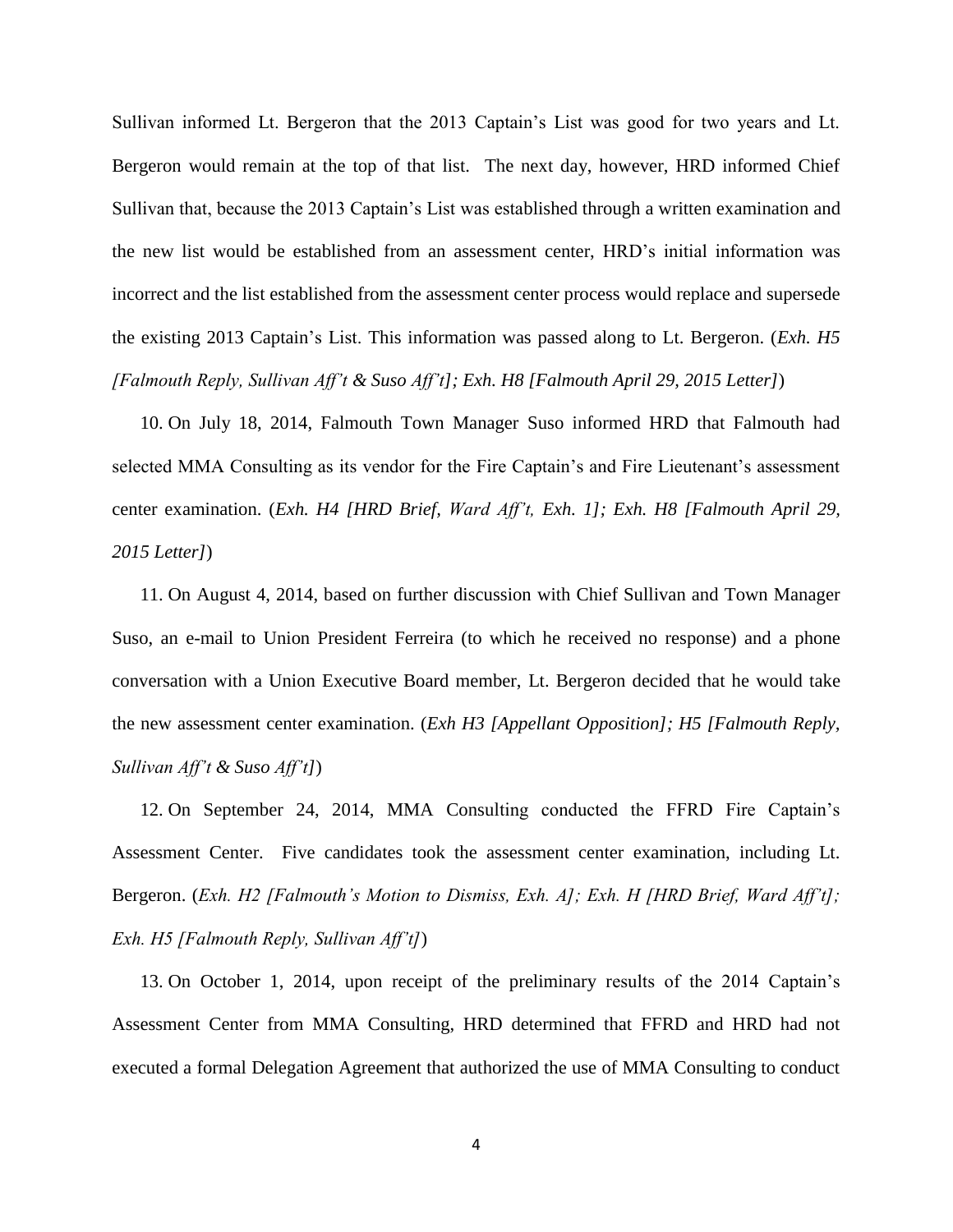the Captain's assessment center examination. (*Exh. H2 [Falmouth Motion to Dismiss, Exh. A; Exh. H4 [HRD Brief, Ward Aff't, Exh. 2]*)

14. On October 2, 2014, HRD forwarded the standard template for a Delegation Agreement to Falmouth, which was executed on October 14, 2014, and ratified by HRD on November 6, 2014. (*Exh. H2 [Falmouth Motion to Dismiss, Exhs. D & E; Exh. H4 [HRD Brief, Ward Aff't, Exhs. 1 through 5; Exh. H7 [Appellant Reply, Exh.A]*)

15. On November 24, 2014, a new eligible list for FFRD Fire Captain was established, containing the names of five candidates (the "2014 Captain's List"). Lt. Bergeron was ranked as the #2 candidate on 2014 Captain's List with a score of 85. (*Exh. H1 [Claim of Appeal]; H2 [Falmouth Motion to Dismiss, Exh.A; Exh. H5 [Falmouth Reply, Sullivan Aff't, Suso Aff't & Attach. A]; Exh. H6 [Appellant Amended Addendum]*)

16. Pursuant to HRD notice dated November 6, 2014, the 2013 Captain's List was revoked, effective November 24, 2014. (*Exh. H1 [Claim of Appeal, FFRD Letter dated January 8, 2014]; Exh. H2 [Falmouth Motion to Dismiss, Exh. E]*)

17. On January 25, 2015, the #1 ranked candidate on the 2014 Captain's List, Chad Absten, was promoted to Permanent Fire Captain. (*Exh. H1 [Claim of Appeal]; Exh. H2 [Falmouth Motion to Dismiss, Exh. B]; Exh. H5 [Falmouth Reply, Sullivan Aff't & Suso Aff't; Exh. H6 [Appellant Amended Addendum]*)

18. In December 2015, Lt. Bergeron, then the #1 ranked candidate on the 2014 Captain's List, was appointed a permanent FFRD Fire Captain and, along with the #3 ranked candidate, Bruce Girouard, now serves in that position. (*Administrative Notice [\[http://www.capenews.net/](http://www.capenews.net/%20falmouth/news/chief-fire-officials-sworn-into-new-roles/article_a0d8b48e-7eb2-55e2-9778-a1dece862c2b.%20html)  [falmouth/news/chief-fire-officials-sworn-into-new-roles/article\\_a0d8b48e-7eb2-55e2-9778](http://www.capenews.net/%20falmouth/news/chief-fire-officials-sworn-into-new-roles/article_a0d8b48e-7eb2-55e2-9778-a1dece862c2b.%20html) [a1dece862c2b. html\]](http://www.capenews.net/%20falmouth/news/chief-fire-officials-sworn-into-new-roles/article_a0d8b48e-7eb2-55e2-9778-a1dece862c2b.%20html); Colloquy at Status Conference; E-mail from Counsel dated 12/6/16*)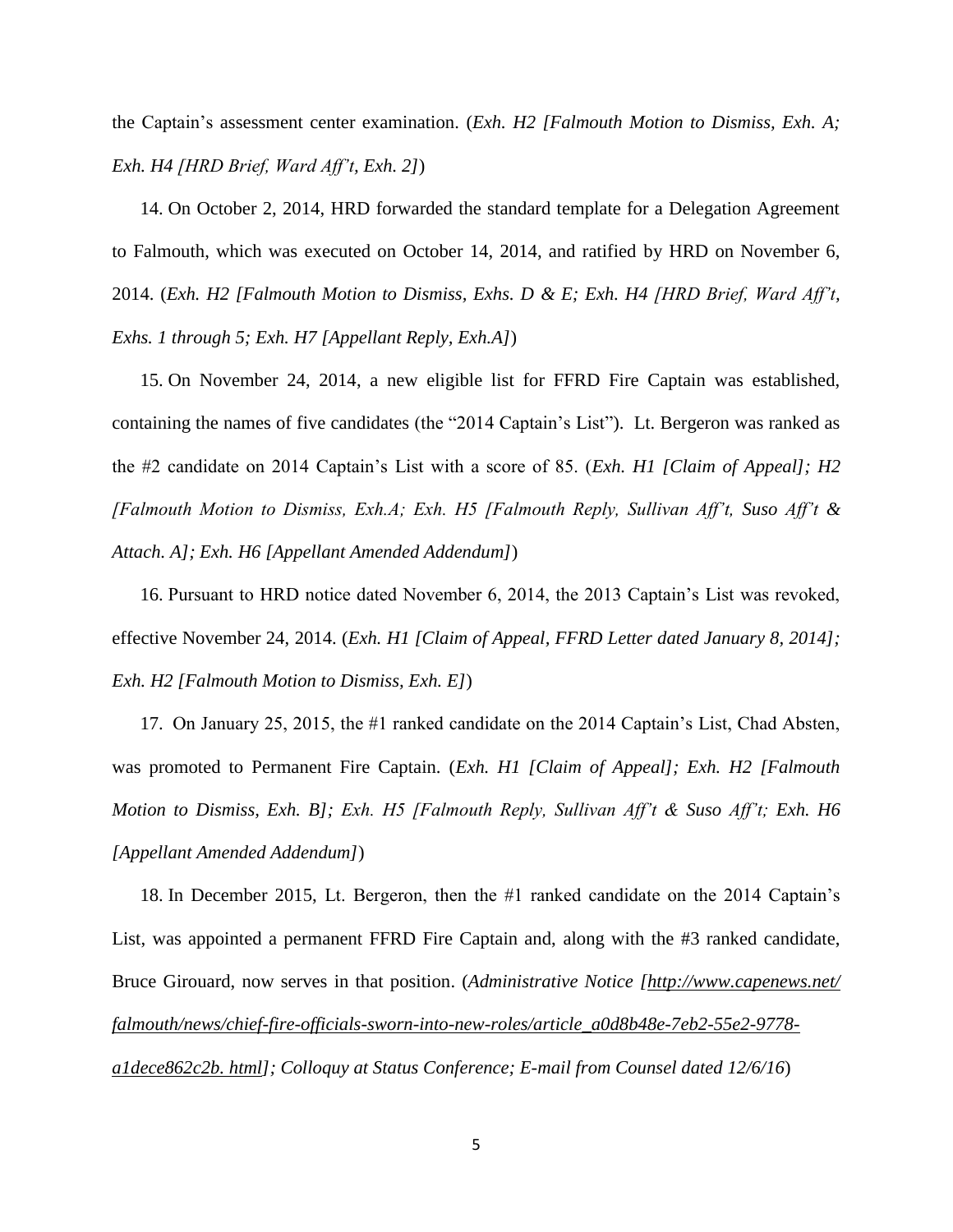#### **STANDARD OF REVIEW**

An appeal before the Commission may be disposed of summarily, in whole or in part, pursuant to 801 C.M.R.  $1.01(7)(g)$  and 801 C.M.R.  $1.01(7)$  (h) when, as a matter of law, the undisputed material facts affirmatively demonstrate that there is "no reasonable expectation" that a party can prevail on at least one "essential element of the case". See, e.g., Milliken & Co., v. Duro Textiles LLC, 451 Mass. 547, 550 n.6, (2008); Maimonides School v. Coles, 71 Mass.App.Ct. 240, 249 (2008); Lydon v. Massachusetts Parole Board, 18 MCSR 216 (2005)

## **ANALYSIS**

#### Mootness

Promotion of the #1 ranked candidate on the 2014 Captain's List, and, now promotion of the Appellant, himself, to FFRD Fire Captain during the pendency of this appeal, moots his claims. He has now received all of the relief to which he might have been entitled even if he prevailed on the merits and his appeal allowed. In that case, the Appellant would become entitled to the Commission's traditional relief for one who was unlawfully bypassed for promotion, namely, the Commission would order that the candidate be placed at the top of the current eligible list so that he received consideration for the next available promotional opportunity.

Since the Appellant was already at the top of the 2014 Captain's List, and has now been promoted, there is no further relief that is necessary to restore any of his civil service rights. A promotional bypass appeal is different from an appeal from the bypass of an original appointment. The Commission does order that a candidate for original appointment to a civil service position who was unlawfully bypassed, if later appointed, be given a retroactive civil service appointment date equal to the same appointment date the candidate would have received had that candidate not been bypassed, because the civil service seniority rights (for purposes of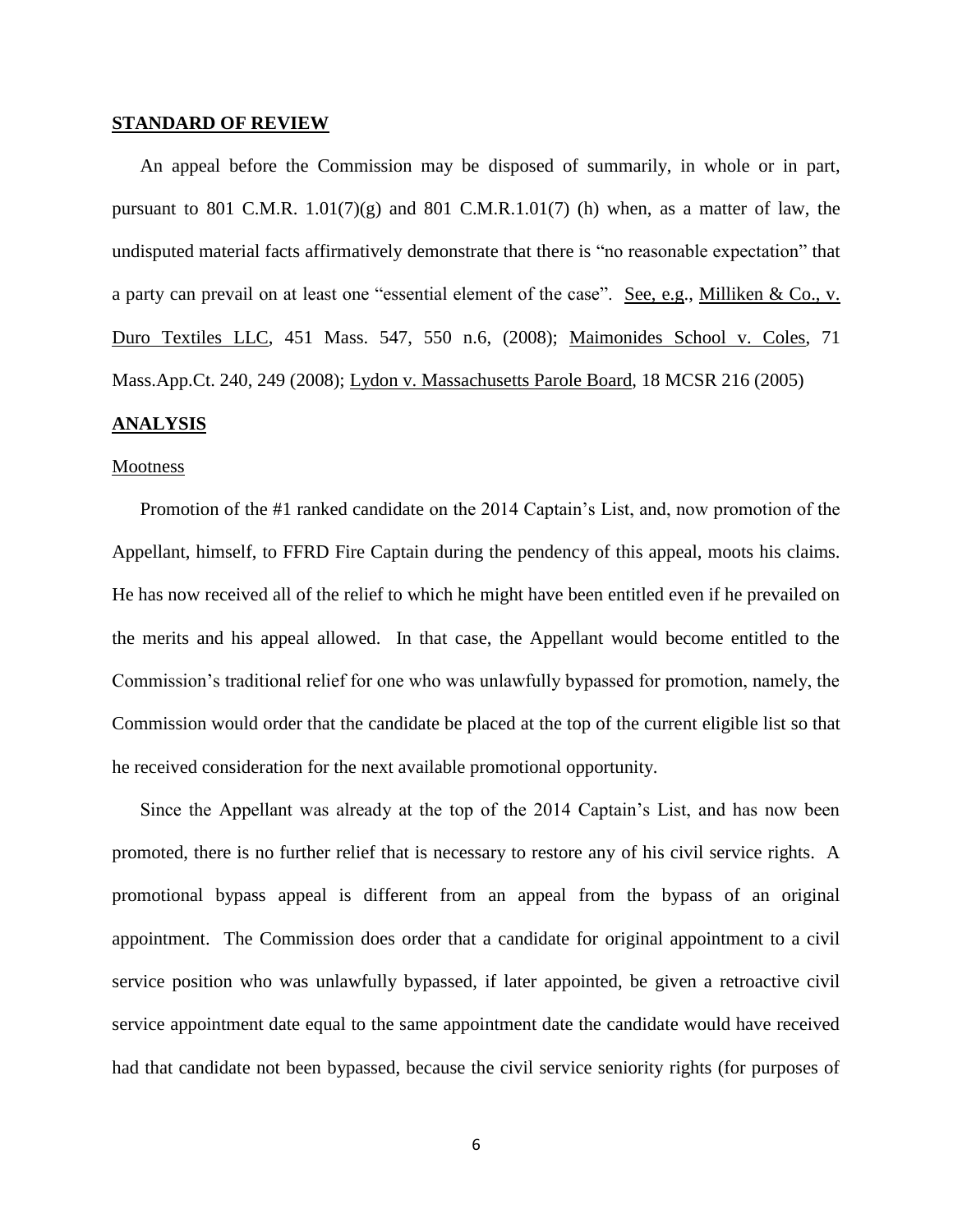layoffs, etc.) turns on an employee's initial appointment date. In the case of a promotional appointment, however, there is no corresponding statutory relevance to the effective date of the promotion for civil service law purposes, as distinguished from the rights, if any, under other laws, such as shift bidding or vacation time prescribed by a collective bargaining agreement). See, e.g., Town of Dedham v. Dedham Police Ass'n, 46 Mass.App.Ct. 418 (1999), rev.den., 429 Mass. 1109 (1999). See also Sarmento v. Town of Carver, 28 MCSR 249 (2015); Schifone v. Town of Stoughton, 27 MCWR 543 (2013) (retroactive appointment date does not provide right to retroactive pay or benefits); Michel v. City of Waltham, 24 MCSR 452 (2011) (retroactive seniority date applies to civil service rights only and does not affect credible service for retirement purposes); Dickinson v. Human Resources Division, 24 MCSR 200 (2011) (seniority date is no longer used to determine eligibility to sit for promotional exam): Gillan v. City of Quincy, 24 MCSR 16 (2011) (same).

The Supreme Judicial Court's decision in Bielawski v. Personnel Administrator, 422 Mass. 459 (1996), cited by the Appellant, is persuasive. Although the employee in that case was promoted with "retroactive seniority", at the time of the Bielwawski decision the Commission had believed that the "date of promotion" would be relevant to computing the time required to serve in a position for purposes of defining eligibility to sit for the next higher title's promotional examination, but that potential was subsequently eliminated by the paradigm established by the judicial decision in Weinberg v. Civil Service Comm'n, 72 Mass.App.Ct. 535, rev.den., 452 Mass. 1110 (2008), See generally, Dickenson et al v. Human Resources Div., 24 MCSR 200 (2011) (date name appears on a *certification* is now what measures time required to be eligible to sit for promotional exam)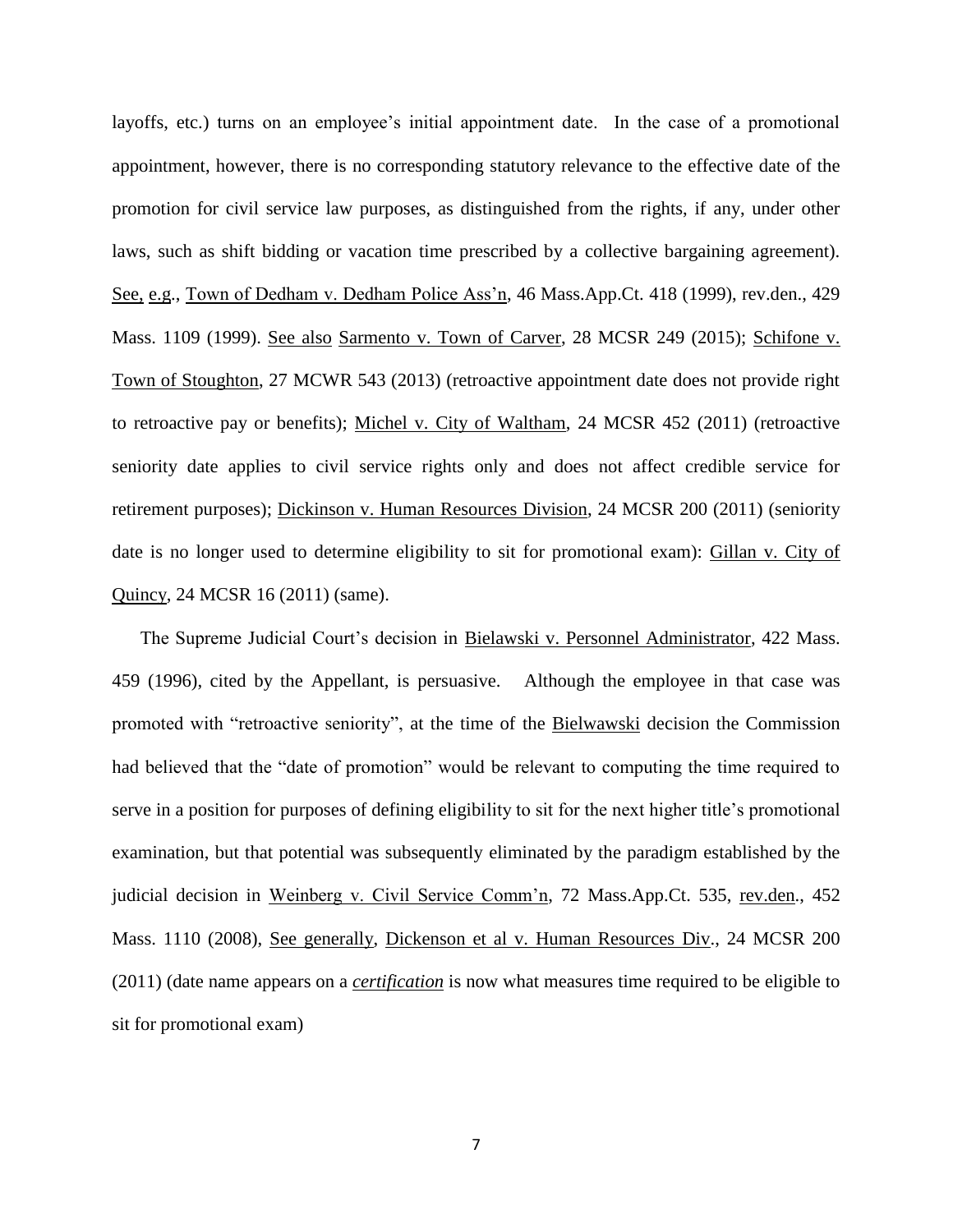### Lack of Jurisdiction

In the alternative, this appeal must be dismissed because the undisputed evidence establishes that the Appellant was never unlawfully bypassed for promotion to Fire Captain but simply "died on the vine" when the 2013 Captain's List (a so-called "short" list) was duly revoked and replaced by the 2014 Captain's List, all in compliance with applicable civil service law and rules. See, e.g., Kelly v. City of Boston, 25 MCSR 23 (2012), *remand decision,* 29 MCSR 176 (2016) ("dying on the vine" is the "inevitable plight of any person whose name appears at the top of an eligible list when it expires as provided by law"); Mandracchia v. City of Everett*,* 21 MCSR 307 (2008) ("A candidate whose name is not reached for promotion or appointment has no recourse but to take the next examination.")

First, civil service law regulates the applicable maximum period that an eligible list will generally remain in effect, but provides no guarantee that an eligible list will, or must, remain valid for any minimum period of time. G.L.c.31, §25 ("persons on an eligible list shall be eligible for certification from such list for such period as the administrator [HRD] shall determine, *but in any event not to exceed two years* . . . ." (emphasis added) Indeed, the intent of this law, which is to ensure that civil service appointments are based on a reasonably current test of candidates' knowledge and qualifications, tends to encourage, rather than discourage, more frequent testing of persons seeking original appointment or promotion to civil service positions. See Baldassari v. City of Revere, 25 MCSR 68 (2012) ("While examinations are customarily given every two years, it is not uncommon for an examination for a particular position to be given more frequently.")

Second, the administrative oversight that caused a delay in the execution of the Delegation Agreement between Falmouth and HRD and gave retroactive HRD approval to use an outside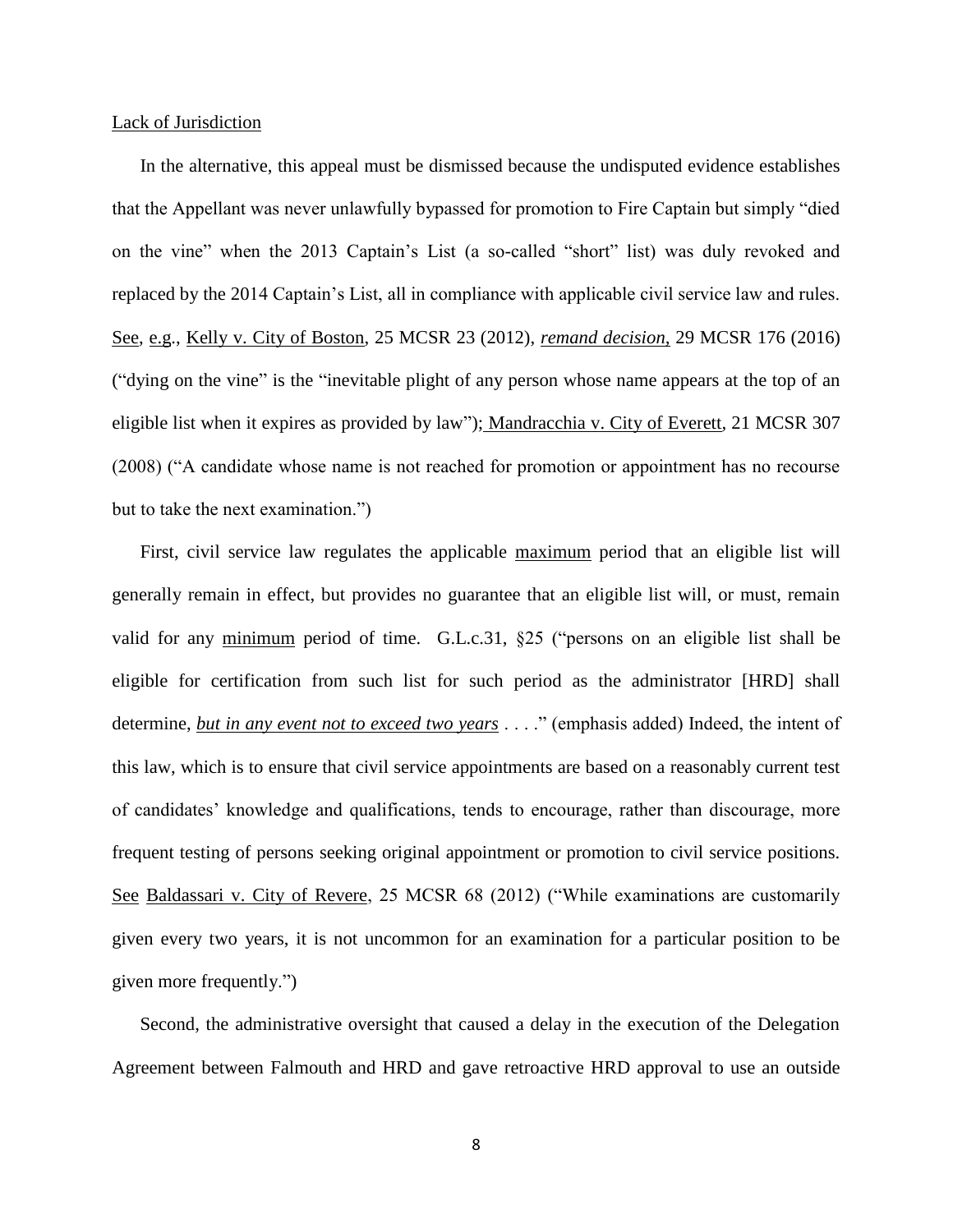consultant to conduct the assessment center does not rise to the level of an action by HRD or Falmouth that impaired the Appellant's civil service rights. No claim has been asserted that the assessment center process failed to comply with the any of the substantive requirements of the Delegation Agreement. In executing the Delegation Agreement shortly after the assessment center had been held (but before approval of the establishment of the 2014 Captain's List), and ratifying the use of the selected consultant (who had conducted many other HRD approved assessment centers in the past), HRD was duly performing a ministerial act within the purview of its broad discretion to conduct examinations that does not in any way affect the validity of the appointment. See, e.g., Davis v. Personnel Administrator, 27 Mass.App.Ct. 1113, rev. den. 405 Mass. 1202 (1989) citing Callanan v. Personnel Administrator, 400 Mass. 597 (1987) (noting the "wide discretion" granted to the Personnel Administrator in administering examinations); Malloch v. Town of Hanover, 472 Mass. 783 (2015) (HRD's duty to "receive" bypass reasons was ministerial and did not imply any intent that HRD make a substantive "review or issue a "decision")

Third, a person's ranking on an eligible list does not create any "vested right" or expectation to receive an appointment or promotion during the life of the eligible list. As stated in Callanan v. Personnel Administrator, 400 Mass. 597, 601 (1987):

"The system the Legislature created, in which eligible lists expire and are replaced by new lists, involves risk that positions might become available immediately after the expiration of an old list – or immediately before the establishment of a new list.  $\dots$  [T]he statute does not justify expectations that certain positions will become available during the period of a single list."

See Brackett v. Civil Service Comm'n*.,* 447 Mass. 233, 253 (2006) and cases cited (placement on civil service list is no guarantee of appointment or promotion); Stuart v. Roache, 951 F.2d 446 (1<sup>st</sup> Cir. 1991); Marks v. Department of State Police, 74 Mass.App.Ct. 291 (2009); <u>Davis v.</u> Personnel Administrator, 27 Mass.App.Ct. 1113 (1989) (Rule 1:28)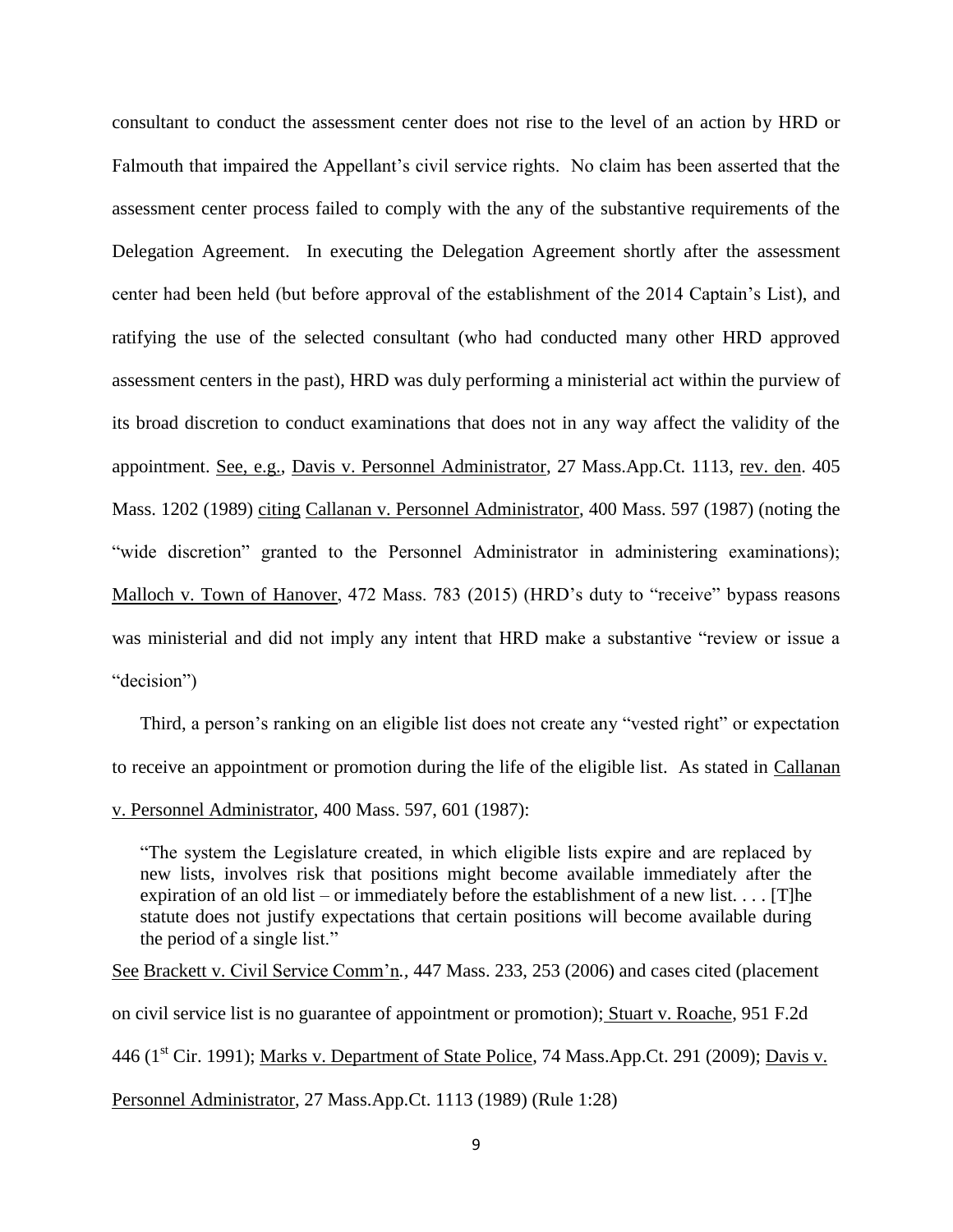Fourth, since the 2013 Captain's List contained the names of less than three candidates, or a so-called "short list", Falmouth retained broad discretion to decide, in good faith, whether to make any promotions from such a list or call for a new examination at any time and, even if an appointment were made from such a short list, it would not necessarily be permanent but could be merely provisional, pending the holding of a new examination. See G.L.c.31, §§7 & 27; Kelleher v. Dumont, 3 Mass.L.Rptr. 37 (1994); Baldassari v. City of Revere, 25 MCSR 68 (2012). Finally, in general, an appointing authority may in good faith exercise sound discretion to leave any vacancy—permanent or temporary—unfilled. See, e.g., Somerville v. Somerville Municipal Employees Ass'n*,* 20 Mass.App.Ct. 594, 596 (1985);

Finally, the Appellant's contention that Falmouth's decision to use the assessment center process to establish a new Captain's List was motivated by the animus between him and his Union leadership is mere speculation which fails to rise to the level of a disputed and material issue of fact on which the Appellant would have any "reasonable expectation" to prevail. For example, the undisputed evidence shows that Falmouth's decision to move to the assessment center model began in late 2012 and had nothing to do with the Appellant. By the time of the Appellant's quarrel with his Union on the overtime and holiday pay issue, the assessment center agreement had already been hammered out. Thus, on timing alone, the Appellant's claim of retaliation is without merit.

Moreover, whatever quarrel Lt. Bergeron may have had with his Union, there is no evidence that it played any role in the Appointing Authority's decision-making process. The undisputed evidence establishes that the origin and development of the assessment center plan was based on a bona fide judgment by Chief Sullivan and Town Manager Suso that it would be in the best interest of the Town and be likely to produce a stronger field of candidates. The Appellant does